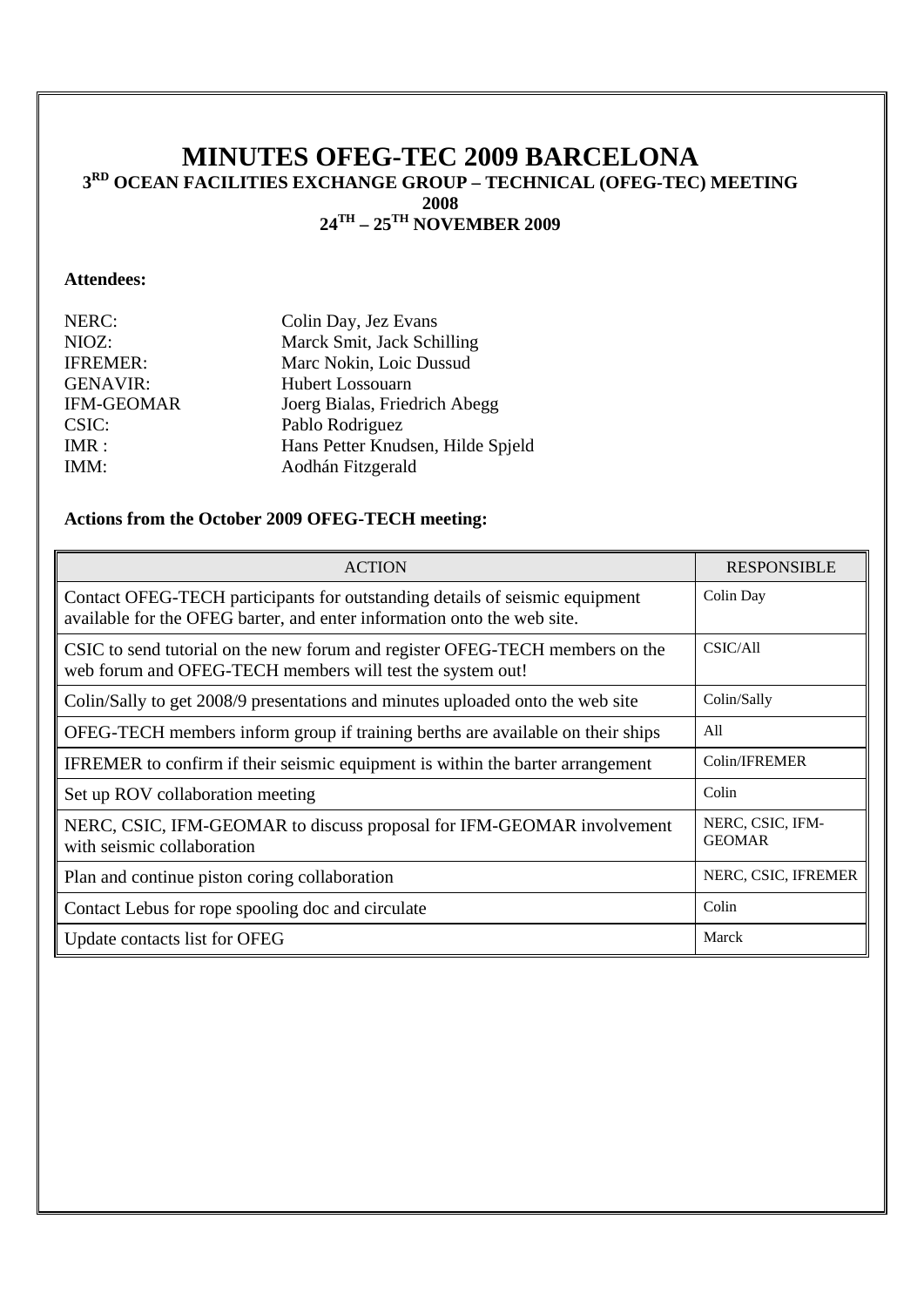### **Minutes/actions from 2009 meeting**

Minutes of the 2008 meeting discussed and agreed. Presentations and discussions took place on the following issues:

### **CSIC web electronic information forum:**

A range of discussions took place about the benefits and viability of using the CSIC web based information system. There is still reticence but it was agreed that CSIC will send out a tutorial sheet on the system and members will register and put some effort in to use the system to test it and give a chance to assess the benefits.

It was suggested that if the system could be modified so it sent out automatic emails to members if a new entry had been made to a thread, this could make the system more practical and encourage members to use it as members would not need to periodically check the system. The tutorial is appended to these minutes.

## **Action: CSIC and all members**

#### **Seismic equipment available for barter:**

It was discussed whether the IFREMER seismic equipment is available within the barter process. It was decided that the chair would approach the OFEG members and confirm the position. It was specifically asked if the IFREMER streamer birds would be available loan/barter/hire for the 2010 CSIC/NERC cruises in 2010. **Action: Chair OFEG-TECH** 

## **Pelagia major refit and equipment installation:**

NIOZ have a major refit planned for the Pelagia in January - February 2010 including major main propulsion work, lab refurbishment and scientific equipment installation. NIOZ also plan to install the TECHSAS data management system and a hull mounted pole USBL system.

Sea trials will be carried out  $1<sup>st</sup> - 10<sup>th</sup>$  April 2010. Berths may be available for OFEG staff during the trials, NIOZ plan to commission their TECHSAS system, USBL system and further test and trial their clean CTD system. NIOZ would welcome any technical assistance for familiarity with their TECHSAS system, NERC would be interested in observing the trials of the NIOZ clean CTD system.

The presentation is available to view at www.ofeg.org

## **Action: NIOZ to advise if any berths are available on the trials cruise.**

## **ROV and AUV discussions:**

IMR outlined their plans to purchase a Hugin AUV (3km operating depth, 24hr duration, 1x20ft container for the whole system, Multibeam, side scan and CTD capability).

IFREMER discussed their 10yr Victor ROV rebuild programme. The system has completed around 300 dives, 400hrs operating at mean depths of 2000m plus), the rebuild costs are in the region of 3.5M Euro. Germany discussed the fact that the Keil6000 rebuild is also in the early stage of planning and could be around 2012.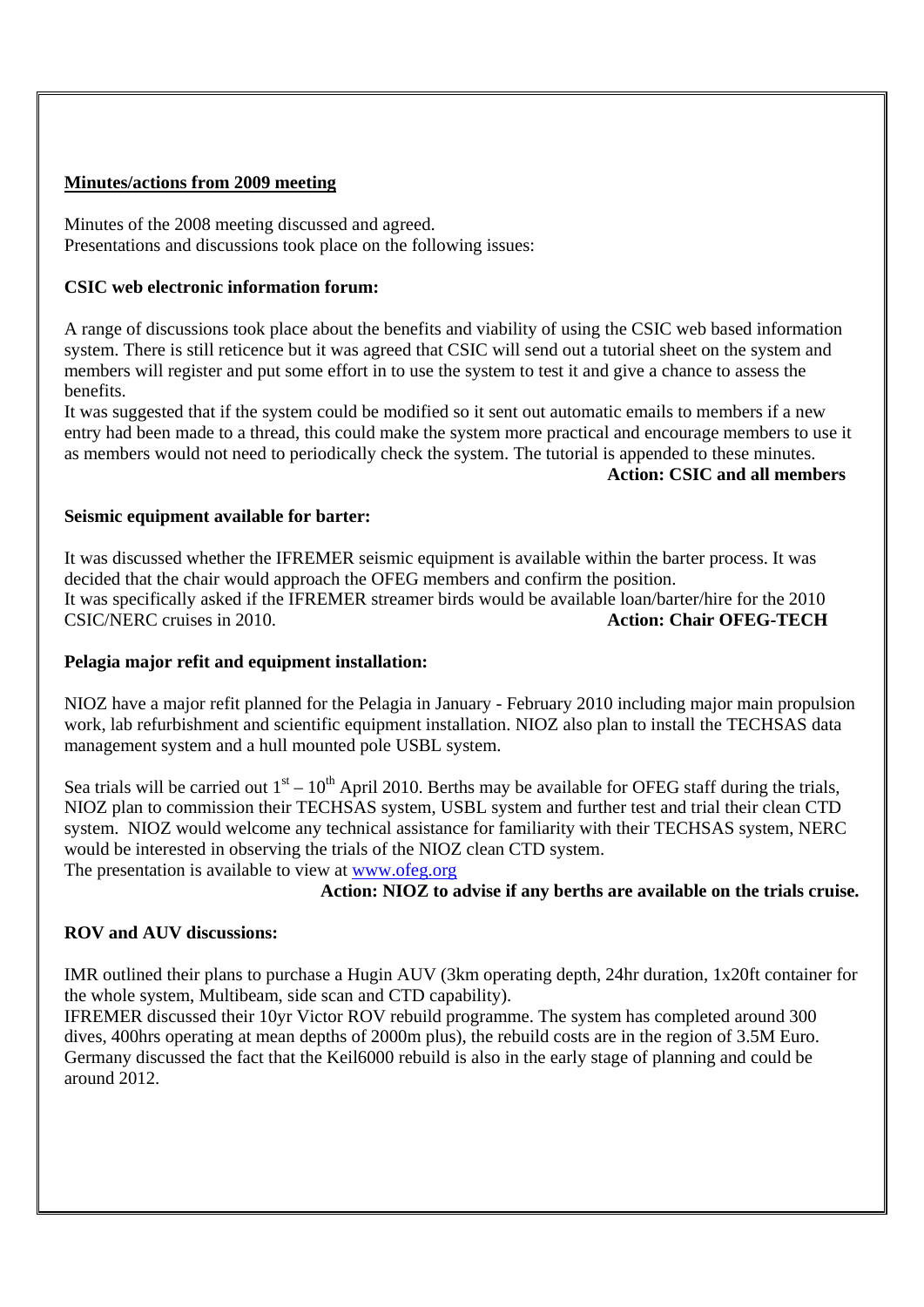Discussions took place about the need to for ROV users to plan this type of investment well in advance. It was asked if the RRS Discovery replacement would be compatible with deployment of a range of OFEG ROV/AUV systems.

During the meeting it was agreed to set up a meeting between OFEG parties to begin the formal discussions concerning ROV collaboration and interoperability. The first meeting will be during the 1<sup>st</sup> quarter of 2010. The presentations are available to view at www.ofeg.org

## **Action: Chair to contact members, prepare agenda and set up meeting**

## **CSIC/NERC seismic collaboration:**

All seismic equipment has now been bought by CSIC. NERC are in process of buying a portable streamer winch, second tow-in & lead-out sections for the streamer and a second tail buoy. The post for the NERC/CSIC seismic technician will be advertised in January 2010, this was later than planned so this technician will not be in post for the trials cruise.

2010 seismic cruises are planned as follows:

| Trials February 2010                  | - Sarmiemto De Gamboa |
|---------------------------------------|-----------------------|
| CSIC science cruises April & May 2010 | - Sarmiento De Gamboa |
| NERC science cruise July 2010         | - James Cook          |
| NERC science cruise April 2010        | - James Cook          |

IFM-GEOMAR suggested they may like to send a technician on the trials cruise. IFM-GEOMAR expressed interest in working with CSIC and NERC with the collaboration. IFM-GEOMAR suggested they might be able to make some money available to add equipment to the collaboration.

# **Action: Chair to discuss with CSIC and German members**

# **NERC/IFREMER/NIOZ piston coring trials:**

Presentations were given on the James Cook coring trials. There was a real interest by all parties to continue with these joint coring trials. It was decided that all parties should look to the next step in this collaboration and identify ways of securing ship time and funding to continue the collaboration. NERC has secured some funds to process the cores taken during the trials cruise and this will be progressed in the New Year. CSIC requested that they be involved in any future coring collaborations to develop their skill base, CSIC have a piston coring system from the University of Oregon and plan trials when possible. The presentation is available to view at www.ofeg.org

## **Action: NERC/NIOZ/IFREMER discuss next steps and potential funding**

## **Ships stern gantry loading and equipment deployments:**

IFREMER discussed the Mebo drill rig deployment on the Ppq? It was discussed that dynamic loads up to 23T were encountered. It was noted that that RV Sonne replacement has a 30T SWL stern gantry specified. It was suggested that OFEG members assess what equipment may induce high loads for stern gantry operations and advise this group with a view to feeding into any up and coming ship build projects. The presentation is available to view at www.ofeg.org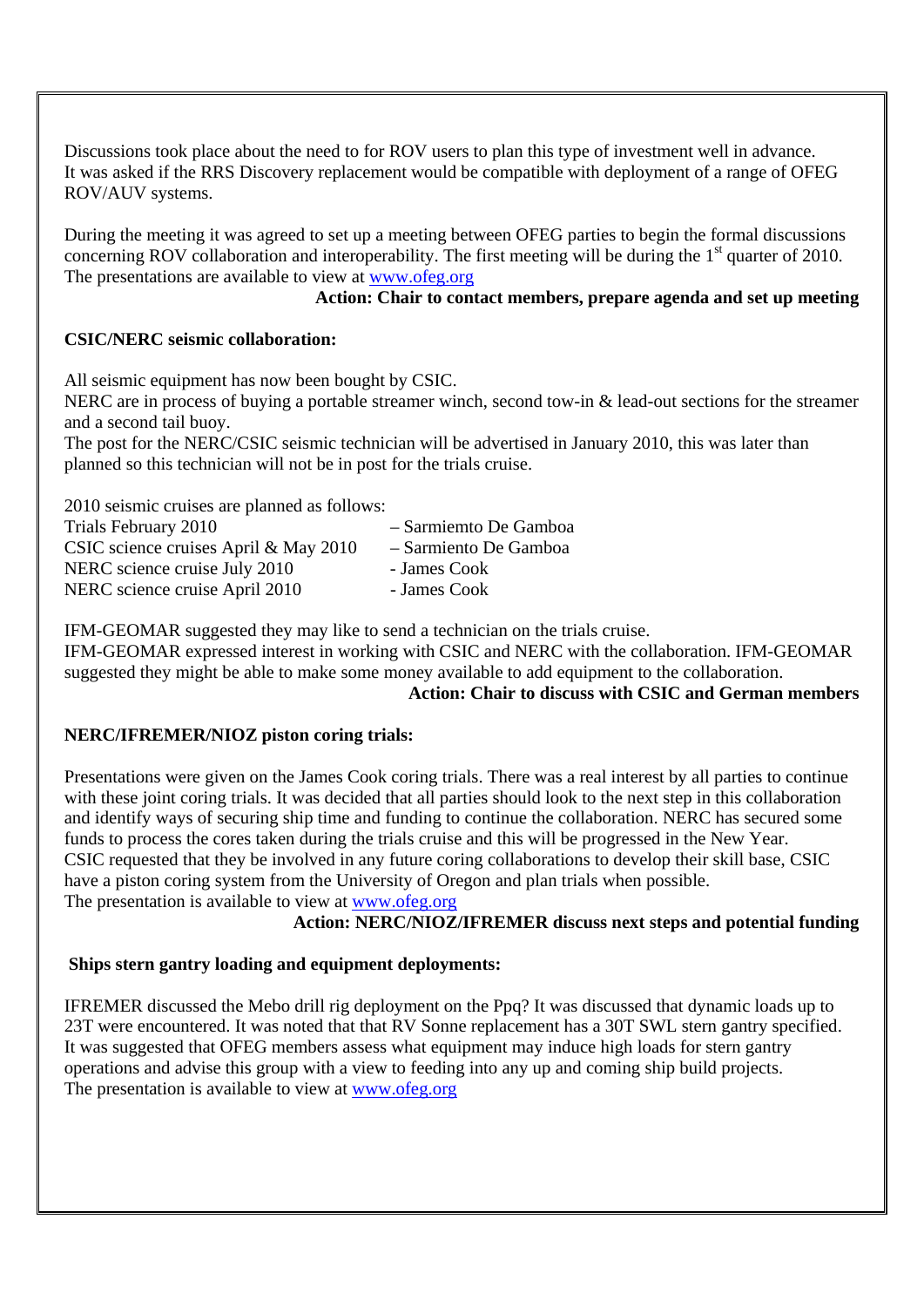## **IFREMER presentation on EUROFLEETS WP10 work:**

IFREMER gave a presentation on their plans to produce a suite of software packages, guidelines and methodologies in the area of ship board data quality, consistency, post cruise metadata management, prearchiving processing, and data and document management processes.

There are three on board aspects, a documented QA process intended to aid monitoring of on board instrumentation and to provide consistency between ships, using a 'traffic light' approach to identify the operational status of equipment, a bolt on module for TECHSAS to overview data circulating around the system, and a post cruise pre-archive processing system to correct aspects such as position and time stamping, read and check data, check data acquisition rates and check QA status of instrumentation data. A further web based documentation and data base system supports shore based preparation of data for provision to central data archive centres.

The presentation is available to view at www.ofeg.org

### **IMR synthetic rope procurement:**

IMR discussed their synthetic electro/optical rope procurement to support their camera system. The specs are as follows:

MBL - 240kN; SWL - 20kN; Bend dia. - 800mm; 3 fibre optic cores; 2 copper conductors; Direct pull winch with Lebus scrolling with  $25 - 30$  lays.

The rope was initially spooled onto the drum with minimum tension which caused problems with the rope 'digging in' during initial operations, the rope was fully streamed and the spooling has since worked well during the past five 3000m camera deployments. The system is working well.

There was a discussion about terminations and NIOZ advised that their synthetic rope is splices which gives 100% of MBL, they then add a 33% MBL weak link.

NIOZ also advised that Rochester can provide a spooling 'best practice' document which provides were useful information.

The presentation is available to view at www.ofeg.org

## **Action: Chair to ask Lebus if the spooling doc could be uploaded onto ofeg.org**

#### **Maintenance systems:**

A discussion was held to get advice on what maintenance systems the various members are using to support their shore based portable equipment.

CSIC advised they are using and assessing a commercial package from CMMS software (www.cogz.com).

GENIVIR use a commercial package for both their ship and shore equipment from www.interschalt.de which is a web based system, they have been using it for 3yrs, it needs no dedicated shore based support, and costs around 8K Euro per ship.

NIOZ use an assess database system for their three shore based engineering departments, the system generates worklists, manages resource requirements for jobs, it ties in with the NIOZ post cruise assessment process, provides reports on time for job completion.

NIOZ would be happy to demonstrate the system if required.